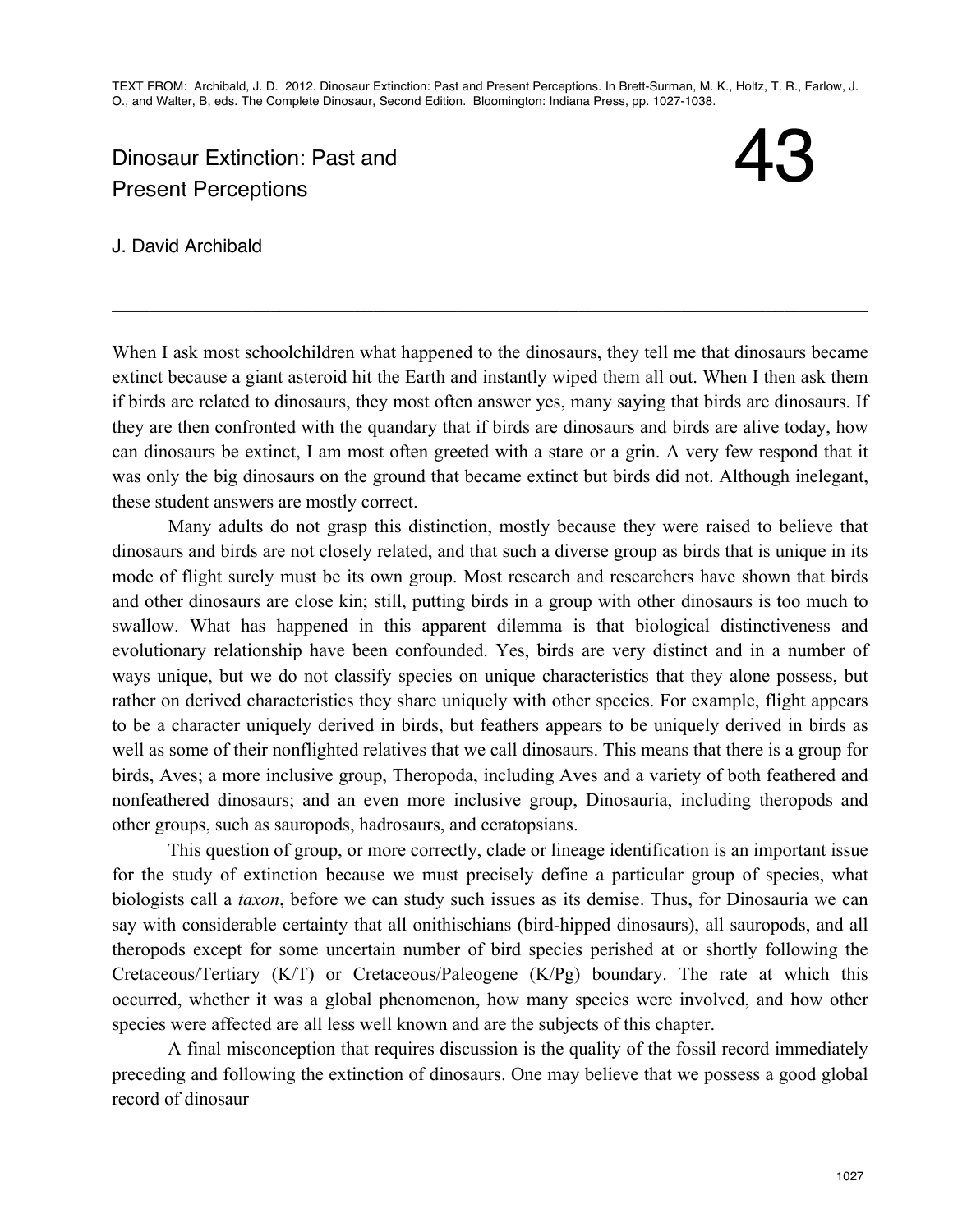extinction. This is unfortunately not the case. New studies in other parts of the world show promise, but in none of these do we have a good vertebrate fossil record up to and including the K/T boundary. The only region in the world where we do have good record is in the Western Interior of North America. Localities in New Mexico and Texas preserve some aspects of the K/T boundary fossil record, but by far the best records are from Alberta, Saskatchewan, Montana, and the Dakotas (Archibald, 1996, 2011).

# Past Theories

 Theories of the extinction of nonavian dinosaurs started appearing soon after they were discovered and named in the first half of the nineteenth century. Three of the better-known compilers of extinction theories were Glenn Jepsen in the 1960s, Alan Charig in the 1970s and 1980s, and Michael Benton in the 1990s. Depending on how one parses their lists, Jepsen (e.g., 1963) listed something like 48 theories in one long, paragraph-length sentence. The highest number of extinction theories claimed to have been complied were the 80 or so reported to Archibald (1996) by Alan Charig. Although Charig (1983, 1989) discussed various theories, an extensive list was not published. In 1990, Benton provided a much more methodically organized and referenced list of possible causes. He also provided opinions as to whether theories were "deliberate jokes," "speculative ideas," or "supported by some evidence." Table 43.1 is a slightly modified and updated version of Benton's tabulation. Again, exact numbers are somewhat difficult to compute, but Benton tabulates about 66 theories, not including 10 or so variations.

 With so many theories, it is no wonder that dinosaur extinction remains one of the perennially hot topics concerning dinosaurs. I will not detail all the theories, but will provide a short synopsis of three of the more widely discussed. Even these three include a combination of factors listed in Table 43.1. Before turning to these current theories, it is worthwhile to examine what we know and what we think we know concerning the pace of dinosaur extinction--was it gradual, instantaneous, or something in between? The question of the pace of the extinctions has engendered debate second only to that surrounding the cause or causes of the extinctions.

# Past and Present Evidence for and against Gradual Dinosaur Extinction

 With the record of the extinction of dinosaurs currently limited to western North America, it is not surprising this is where researchers have most frequently turned to assess the speed at which dinosaurs became extinct. Two major questions are posed. The first question is whether the number of dinosaur species declined toward the later part of the Cretaceous, usually meaning the last 10 million years of the Cretaceous. The second is whether the number of species declined gradually, very rapidly, or somewhat in between during the time leading up to the end of the Cretaceous, usually the last days or months up to the last hundreds or tens of thousands of years of the Cretaceous.

 In this section, I address what can be called the gradual arguments for these changes. Opinions vary on what happened to the number of dinosaur species during the last 10 million years of the Cretaceous (in the Western Interior). A widely held view is that the number of genera and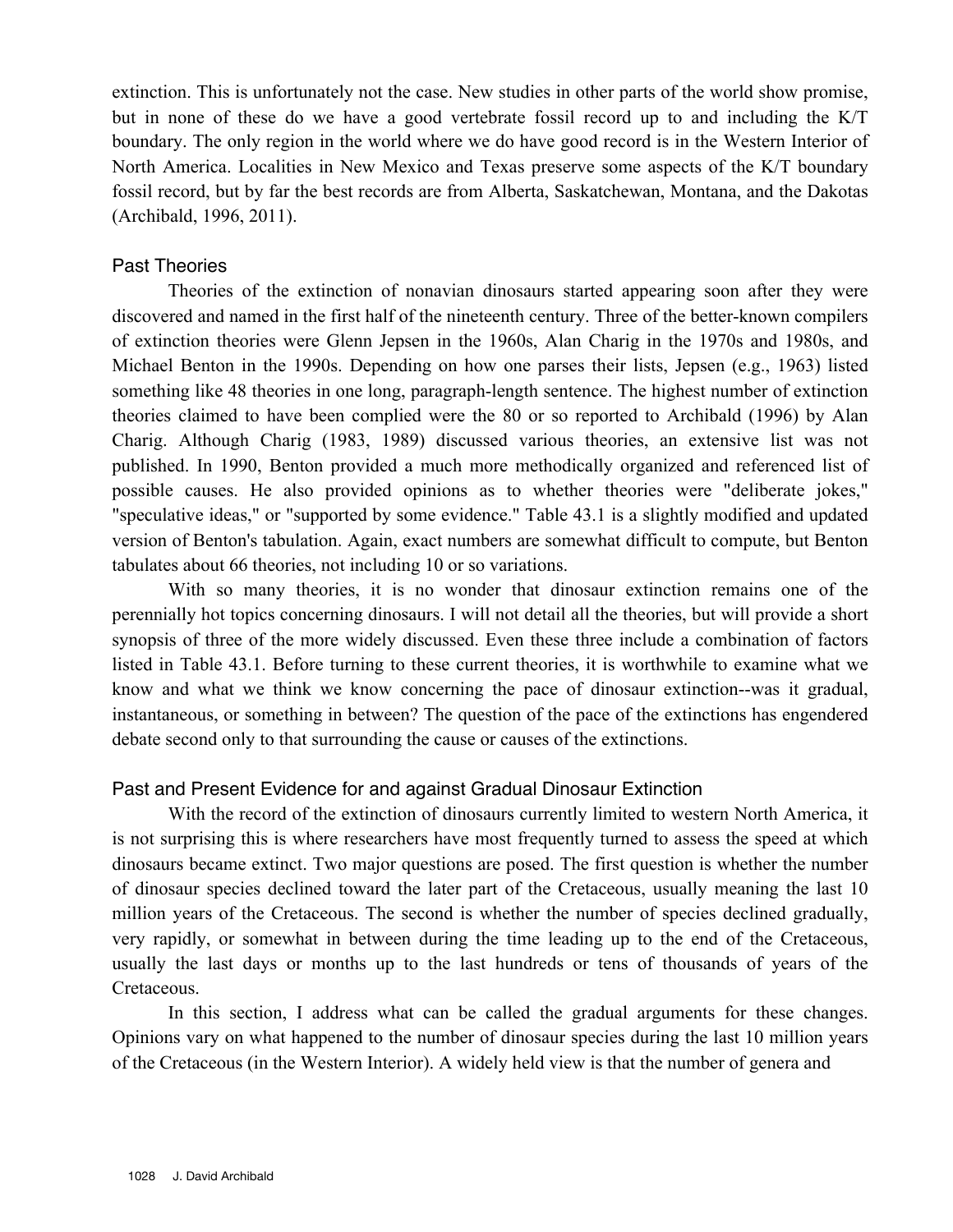Table 43.1. Various theories of dinosaur extinction, mostly after Benton (1990) with modifications. Many of the sources for these theories can be found in Benton (1990).

#### I. Biotic causes

- 1. Medical problems
	- A. Metabolic disorders
		- a. Slipped vertebral discs
			- b. Malfunction or imbalance of hormone systems
				- i. Overactivity of pituitary gland and excessive (acromegalous?) growth of bones and cartilage
				- ii. Malfunction of pituitary gland, leading to excess growth of unnecessary and debilitating horns, spines, and frills
				- iii. Imbalances of vasotocin and estrogen levels, leading to pathological thinning of egg shells
	- B. Diminution of sexual activity
	- C. Cataract blindness
	- D. Disease: caries, arthritis, fractures, and infections at maximum in Late Cretaceous reptiles
	- E. Epidemics
	- F. Parasites
	- G. AIDS caused by increasing promiscuity
	- H. Change in ratio of DNA to cell nucleus
	- I. Mental disorders
		- a. Dwindling brain and consequent stupidity
		- b. Absence of consciousness and ability to modify behavior
		- c. Development of psychotic suicidal factors
		- d. Paleo-weltschmerz

 K. Genetic disorders: excessive mutation rate induced by high levels of cosmic rays or ultraviolet light, leading to a small population size burdened by a high genetic load, and consequent vulnerability to environmental shock

- 2. Racial senility (phylogeronty)
	- A. Evolutionary drift into senescent overspecialization, as evinced in gigantism, spinescence (e.g., loss of teeth, and degenerate form)
	- B. Racial old age (Will Cuppy [1964]: "the Age of Reptiles ended because it had gone on long enough and it was all a mistake in the first place")
	- C. Increasing levels of hormone imbalance leading to ever-increasing growth of unnecessary horns and frills

3. Biotic interactions

- A. Competition with other animals
	- a. Competition with the Asian mammals that invaded North America
	- b. Competition with caterpillars, which ate all of the plants
- B. Predation
	- a. Overkill capacity by predators (carnosaurs ate themselves out of existence)
	- b. Egg eating by mammals, which reduced hatching success of the young and drained gene pools
- C. Floral changes
	- a. Spread of angiosperms and reduction in availability of gymnosperms, ferns, etc., leading to a reduction of fern oils in dinosaur diets and lingering death by terminal constipation
	- b. Floral change and loss of marsh vegetation
	- c. Floral change and increase in forestation, leading to a loss of habitat
	- d. Reduction in availability of plant food as a whole
	- e. Presence of poisonous tannins and alkaloids in the angiosperms
	- f. Presence of other poisons in plants
	- g. Lack of calcium and other necessary minerals in plants
	- h. Rise of angiosperms and their pollen, leading to extinction of dinosaurs by terminal hay fever

#### II. Abiotic (physical) causes

- 1. Terrestrial explanations
	- A. Climatic change
		- a. Too hot because of high levels of carbon dioxide in the atmosphere and the "greenhouse effect"
			- i. High temperature and increased aridity
			- ii. Spermatogenesis inhibited
			- iii. Unbalanced male:female ratio of hatchlings
			- iv. Juveniles killed
			- v. Overheating in summer, especially if dinosaurs were endothermic
		- b. Too cold
			- i. Embryonic development inhibited
			- ii. Constant body temperature impossible to maintain by endothermic dinosaurs lacking insulation
			- iii. Hibernation during cold impossible due to size of dinosaurs
			- iv. Cold winter temperatures fatal even to inertial homeotherms (i.e., not endotherms)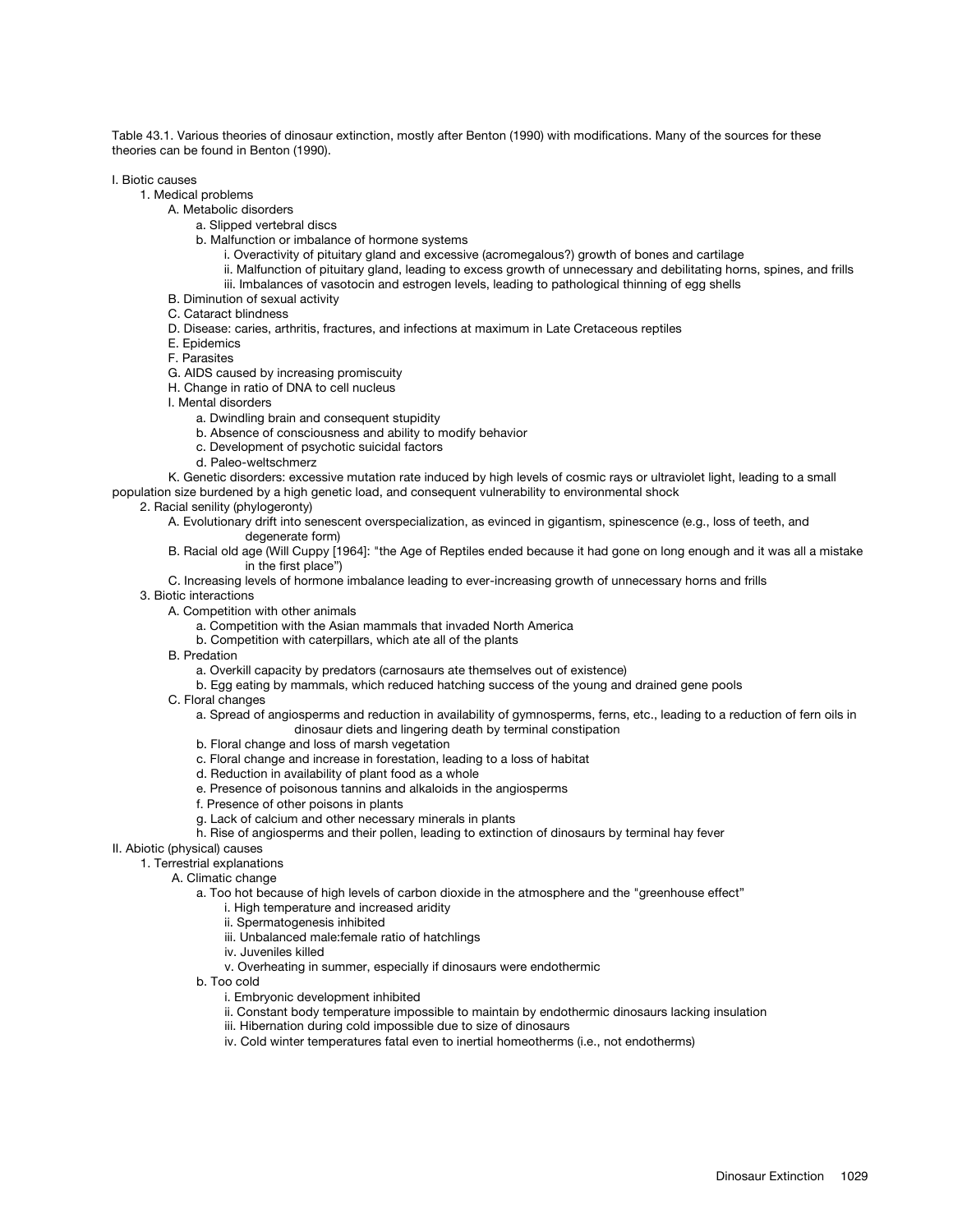- c. Too dry
- d. Too wet

e. Reduction in climatic equability and increase in seasonality

- B. Atmospheric change
	- a. Changes in the pressure or composition of the atmosphere (e.g., excessive amounts of oxygen from photosynthesis)
	- b. High levels of atmospheric oxygen, leading to fires following an impact
	- c. Low levels of carbon dioxide, removing the "breathing stimulus" of endothermic dinosaurs
	- d. Excessively high levels of carbon dioxide, causing asphyxiation of dinosaur embryos in the eggs
	- e. Extensive vulcanism and the production of volcanic dust
	- f. Poisoning by selenium from volcanic lava and dust
	- g. Toxic substances in the air, possibly produced from volcanoes, causing thinning of dinosaur egg shells
- C. Oceanic and topographic change
	- a. Marine regression
	- b. Lowering of global sea level, leading to dinosaur extinction, assuming they were underwater organisms c. Floods
	- d. Mountain building, for example, the Laramide Revolution
	- e. Drainage of swamp and lake habitats
	- f. Stagnant oceans caused by high levels of carbon dioxide
	- g. Bottom-water anoxia at start of transgression
	- h. Spillover of Arctic water (fresh) from its formerly enclosed condition into the oceans, leading to reduced temperatures worldwide, reduced precipitation, and a 10-year drought
	- i. Reduced topographic relief
	- j. Reduction in number of terrestrial habitats
	- k. Fragmentation of terrestrial habitats
- D. Other terrestrial catastrophes
	- a. Sudden vulcanism
	- b. Fluctuation of gravitational constants
	- c. Shift of the earth's rotational poles
	- d. Extraction of the moon from the Pacific Basin
	- e. Poisoning by uranium sucked up from the soil
- 2. Extraterrestrial explanations
	- A. Entropy; increasing chaos in the Universe and hence loss of large organized life forms
	- B. Sunspots
	- C. Cosmic radiation and high levels of ultraviolet radiation
	- D. Destruction by solar flares of the ozone layer, letting in ultraviolet radiation
	- E. Ionizing radiation
	- F. Electromagnetic radiation and cosmic rays from the explosion of a nearby supernova
	- G. Interstellar dust cloud
	- H. Flash heating of atmosphere by entry of meteorite
	- I. Oscillations about the galactic plane
	- J. Impact of an asteroid, comet, or comet showers, causing extinction by a number of postulated mechanisms
		- a. Acid rain
		- b. Months or years of freezing temperatures
		- c. Global wildfires
		- d. Regional wildfires
		- e. Super hurricanes
		- f. Sudden increase in temperature
		- g. Airborne debris
		- h. Debris in freshwater streams
		- i. Months or years of darkness
		- k. Tsunamis

3. Multiple extraterrestrial or terrestrial factors

- A. Bolide impact triggering or increasing volcanic activity with concomitant results
- B. Volcanic activity, followed by marine regression and habitat fragmentation, and bolide impact with concomitant results.

Species declined considerably over this 10 million years (e.g., Sullivan 1998; Archibald 2011; Archibald and MacLeod, 2007). Usually, this comparison is based on the two best-studied Late Cretaceous dinosaur faunas in the Western Interior: the approximately 75-million-year-old (middle to late Campanian) fauna from Dinosaur Provincial Park ("Judith River" in Archibald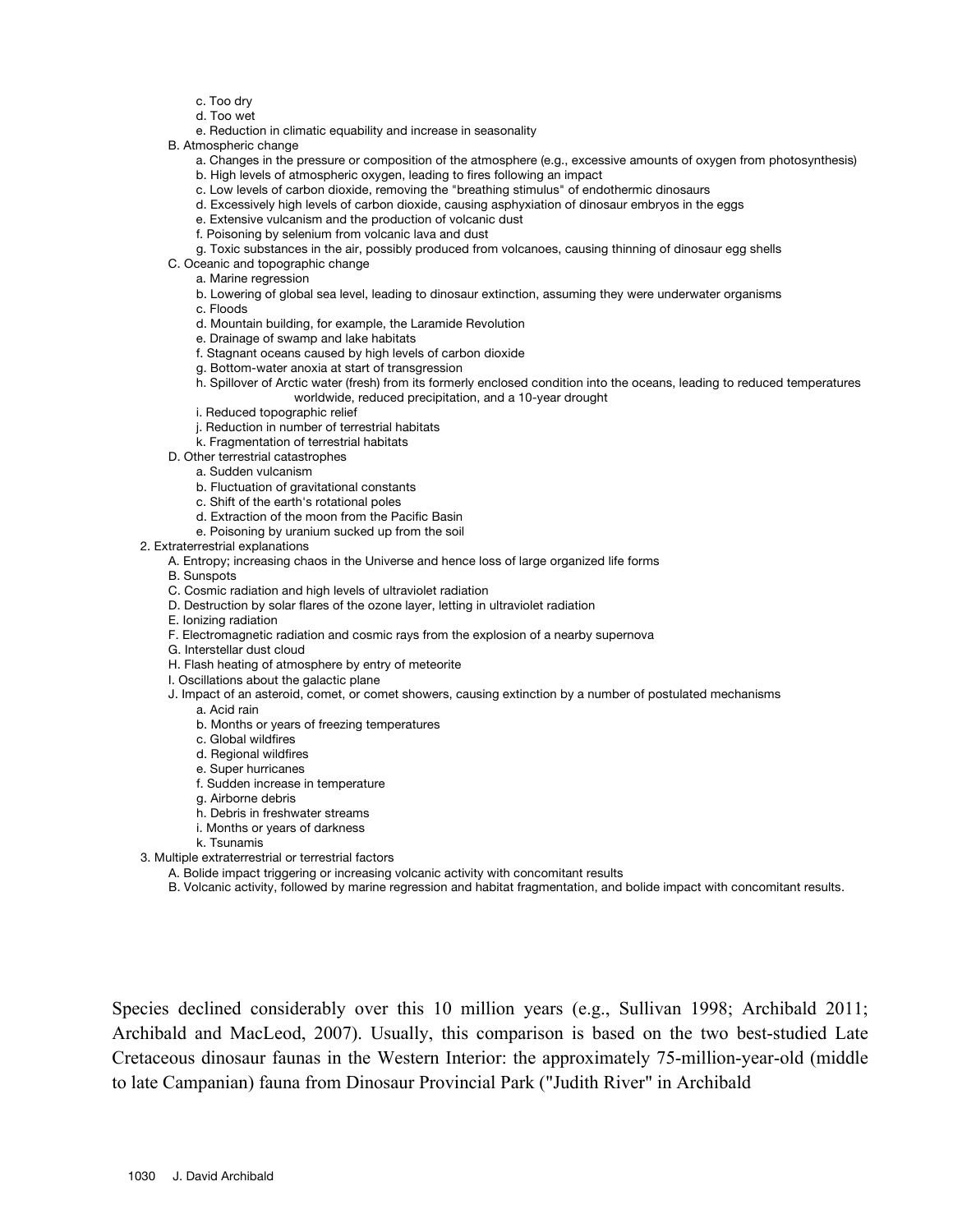1996) southern Alberta and the approximately 66-million-year-old (late Maastrichtian) Hell Creek fauna of eastern Montana and western Dakotas. In 1996, Archibald indicated that the absolute generic diversity of dinosaurs decreased by 40 percent (dropping from 32 to 19) from the Judith River to the Hell Creek dinosaur fauna. Weishampel and colleagues (2004) provided a more recent taxonomic compilation, which included an intermediately aged fauna (early Maastrichtian) from the Horseshoe Canyon Formation, southern Alberta, which can be added to these computations. According to Weishampel et al. (2004), going from oldest to youngest, the Dinosaur Park Formation has yielded 32 named genera, the Horseshoe Canyon Formation has yielded 25 named genera, and the Hell Creek Formation has yielded 18. In each successive fauna there is turnover, but there is also a net loss of seven genera between each successive fauna. This translates to a 20 percent decline from the Dinosaur Park Formation fauna to the Horseshoe Canyon Formation fauna, and a 28 percent decline from the Horseshoe Canyon Formation fauna to the Hell Creek Formation fauna, for a total decline of almost 44 percent during the last 10 million years of the Cretaceous in at least the northern part of the Western Interior of North America. The often rarer nonavian saurischians (reptile-hipped dinosaurs), which at this time and place were represented by only theropods, declined by almost half during this interval (from eleven to six genera). Of particular interest was the dramatic reduction in numbers of species of the large, probably herding ornithischian ceratopsids (from five to two) and hadrosaurids (from seven to two) (Archibald 1996; Weishampel et al., 2004). Even most recent studies still continue to support the clear evidence for the decline of nonavian dinosaurs in the Late Cretaceous of North America (Archibald, 2011).

 As noted, the second issue related to the rate of dinosaur extinction is whether dinosaurs declined gradually, very rapidly, or not at all as one approaches the K/T boundary. Unlike the previous discussion that dealt with the last 10 million years of the Cretaceous, this interval of time is the last one million or so years of the Cretaceous. The last study to argue that there was gradual decline in the number of species of dinosaurs in the last few million years of the Cretaceous was that of Sloan and colleagues in 1986 in the area of Bug Creek in eastern Montana. They based this on an examination of the number and variety of isolated dinosaur teeth, which they argued decrease as one approaches the K/T boundary in eastern Montana. Later it was shown that much of the section they used in their analysis includes Paleocene channel deposits that had cut into underlying Cretaceous sediments (Lofgren 1995). Thus, dinosaur teeth in the Bug Creek sequence are usually regarded as having been reworked, and any decrease at subsequently higher localities would simply be the result of fewer and fewer reworked teeth. These were called *Zombie taxa* by Archibald (1996).

# Past and Present Evidence for and against Catastrophic Dinosaur Extinction

 Another view for the same 10-million-year interval suggests dinosaur diversity remained the same or even increased. Russell (1984) has been one of the major advocates of this idea. He argued that the Dinosaur Park Formation ("Judith River Formation" in Russell 1984) is much better sampled than the Hell Creek Formation. Thus, according to him, any apparent decline is the result of a discrepancy in sampling effort. Moreover, a comparison of faunas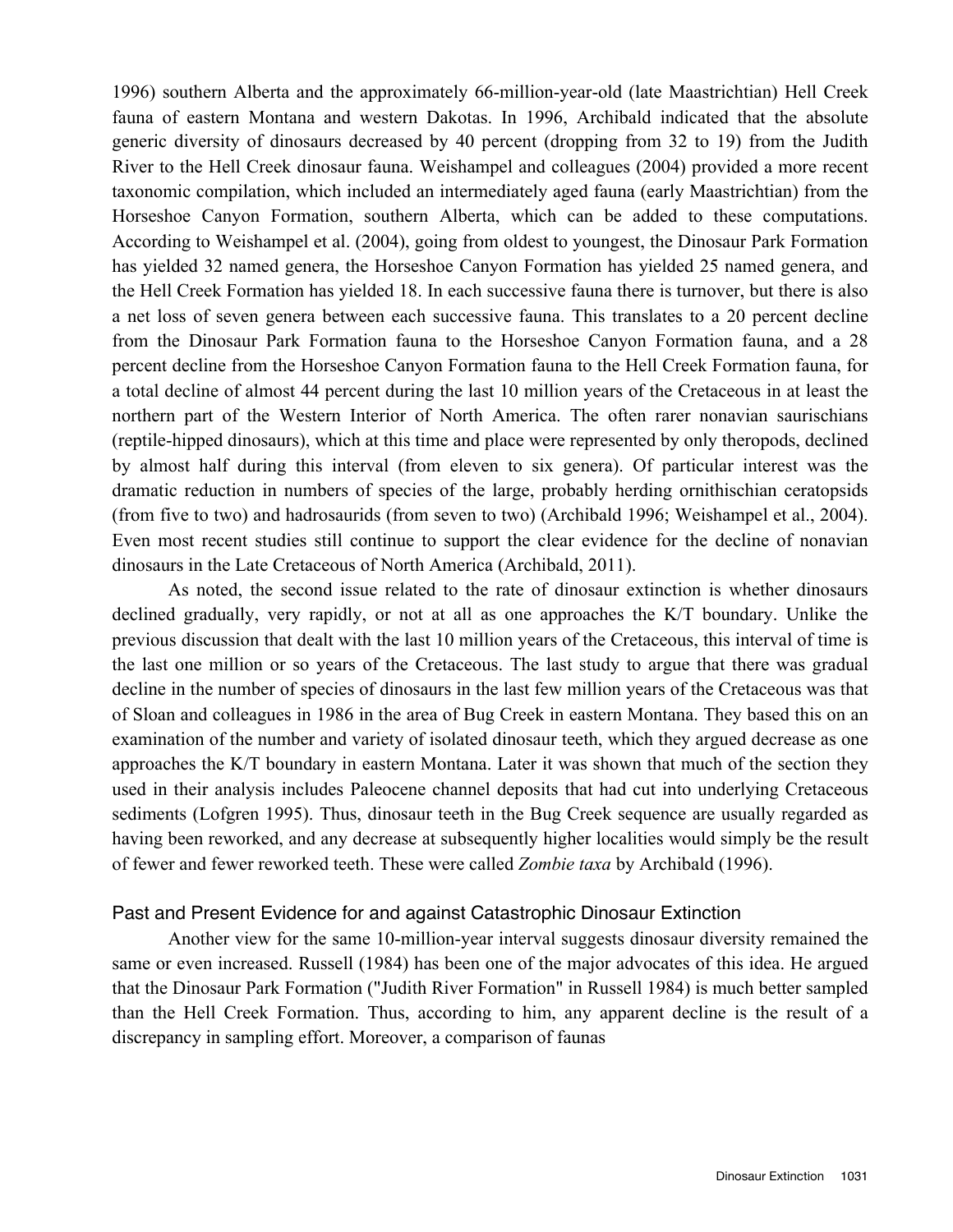that preceded the Dinosaur Park fauna as well as those that succeeded it suggests that the Dinosaur Park fauna possesses an anomalously diverse dinosaur fauna. According to this reading of the fossil record by Russell, one would need to normalize for the number of localities in the Dinosaur Park Formation as well as the Hell Creek Formation to obtain meaningful comparative data between these fossil-bearing units.

 More recently, Russell and Manabe (2002) provided evidence supporting the view that there is a decline in dinosaur taxa going from the approximately 75-million-year-old Dinosaur Park Formation to the 66-million-year-old Hell Creek Formation. Their numbers of named dinosaur genera differ somewhat from those cited in the previous section by Weishampel and colleagues (2004). Russell and Manabe (2002) recognized 30 named dinosaur genera from the Dinosaur Park Formation and 21 from the Hell Creek Formation. They indicated that the diversity of small dinosaurs was similar in the two faunas, but that the Hell Creek assemblage had less than half of the large dinosaurs found in the Dinosaur Park assemblage. These results indicate that Russell has modified his earlier views that there was no evidence for decline of dinosaurs in the last 10 million years of the Cretaceous in North America.

 In 1990, Dodson quantified data on nonavian dinosaurs throughout their 160-million-year existence. He concluded that during the last 10 or so million years of the Cretaceous there was no evidence to indicate that dinosaurs were in decline, but also that the data do not support either gradual or abrupt extinction.

 In addition to those arguing for a gradual decline of dinosaurs during the very last years of the Cretaceous, there are also those who argue that there was no such decline of dinosaurs during this interval. Thus, dinosaur extinction is commensurate with catastrophic events. In 1991, Sheehan and colleagues published a study purporting to show no decline in either kinds of dinosaurs or numbers of individuals as one approaches the K/T boundary. They wrote that they were tracking the diversity of eight families of dinosaurs vertically through the uppermost Cretaceous Hell Creek Formation. They argued that they were testing whether they could detect any change in the relative abundance of individuals or families of dinosaurs as one approaches the K/T boundary. They reasoned that if there were no change, the diversity of dinosaurs did not decrease when approaching the K/T boundary. If, however, change were detectable in the relative abundances, there was a diversity change approaching the K/T boundary. The study concluded that there was no discernible change, which they argued is compatible with theories of catastrophic extinction.

 Unfortunately, their methodology precluded them from addressing the question they wished to ask--whether there was discernible change. According to these authors, the eight families of dinosaurs that they included in their study represent 14 genera. They used familial-level data in their analysis rather than the 14 genera because they felt that generic-level data could be misleading and that many fossils must be excluded because they were not identifiable to generic level. This means genera could become extinct within the Hell Creek without being detected by the authors. The distribution of genera in families used in this study shows that six of the 14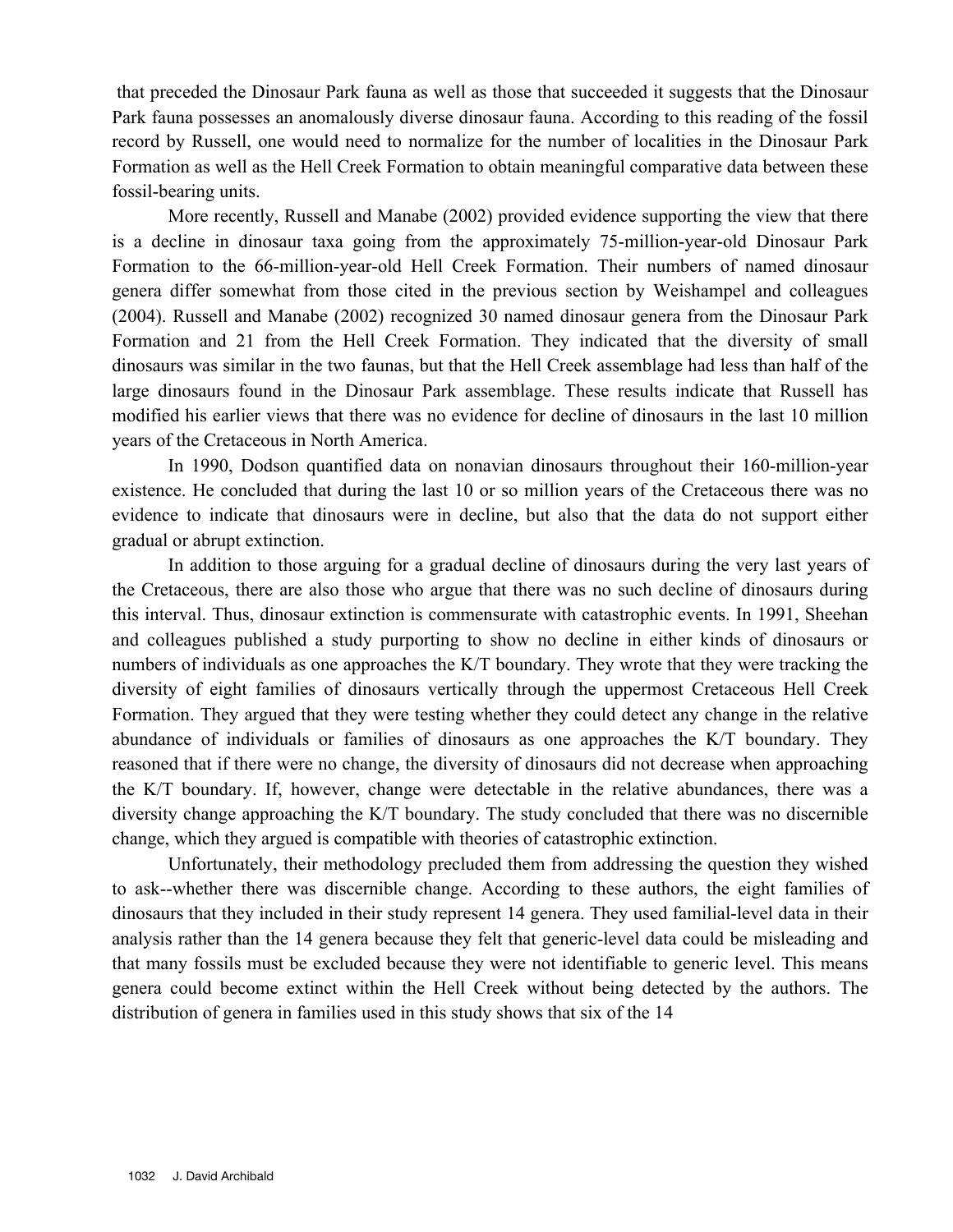genera could have become extinct without any drop in familial diversity. This is a 43 percent generic extinction without the loss of a single family. Thus, this study used a taxonomic level (family) that is far too coarse to detect any decline in dinosaur diversity as one approaches the K/T boundary, if there were such a decline. There were other problems with this study. As shown by Hurlbert and Archibald (1995), the statistical approaches used in the Sheehan et al. (1991) study were not capable of detecting whether there was a decline, an increase, or no change in dinosaur diversity. Also, most of the specimens identified in the field in the Sheehan et al. (1991) study were not collected, so it is impossible to verify identifications (Pearson et al. 2002).

 A more recent study published by Pearson and colleagues (2002) collected over 10,000 vertebrate specimens from microsites, and parts of 41 dinosaur skulls from most of the stratigraphic extent of the Hell Creek Formation, western Dakotas. As in most other studies (e. g., Archibald 1996), they found that the uppermost two meters is essentially devoid of fossils. Using a rarefaction analysis, they found no evidence for "a decline in vertebrate diversity through the formation or dinosaur diversity in the three meters below the K/T boundary" (145). They argued that their results are not commensurate with gradual vertebrate extinctions at the end of the Cretaceous. In this study, they recovered some 61 vertebrate taxa, only about two-thirds of which were identified to a least the generic level. This contrasts with the next most recent study that identified at least 107 vertebrate taxa to at least the generic level (Archibald 1996). This earlier study, however, lacked the stratigraphic completeness of the Pearson et al. (2002) study. When all 61 vertebrates are considered, the Pearson et al. (2002) study is quite convincing as to the relative stability of the fauna throughout the Hell Creek Formation. When dinosaurs alone are considered, however, the picture is somewhat different. Of the 13 nonavian dinosaurs recognized in this study, only eight are identified below the family level. Thus, the same taxonomic coarseness found with the Sheehan et al. (1991) study might also pertain here. Second, the actual pattern of the disappearance of these 13 taxa below the K/T boundary are as follows (Pearson et al. 2002, fig. 4): seven disappear between 5 and 0 m below (one is in fact found above 0 m, but still in Cretaceous aged rocks), three disappear between 10 and 5 m, and two disappear between 15 and 10 m, while the final two are gone between 40 and 35 m below. Thus, the disappearances of nonavian dinosaurs show a more stepped pattern than the overall more static pattern for all vertebrates combined. Whether this should be read literally as a gradual or stepwise extinction or can be treated statistically as indistinguishable from a simultaneous extinction remains an open question. The vertebrate fossil record, especially of large, rare taxa such as dinosaurs, is certainly poorer than the marine record of invertebrates. Yet even for invertebrates at the K/T boundary, Payne (2003) found "that the data are not always sufficient to rule out either stratigraphically simultaneous extinctions or a literal reading of extinction rate as representing gradual or episodic extinction" (37). The Pearson et al. (2002) study shows that the vertebrate fauna of the Hell Creek Formation appears to have been stable throughout most of its deposition. It does not, however, address the question of whether the disappearances of nonavian dinosaurs and other vertebrates were gradual or sudden.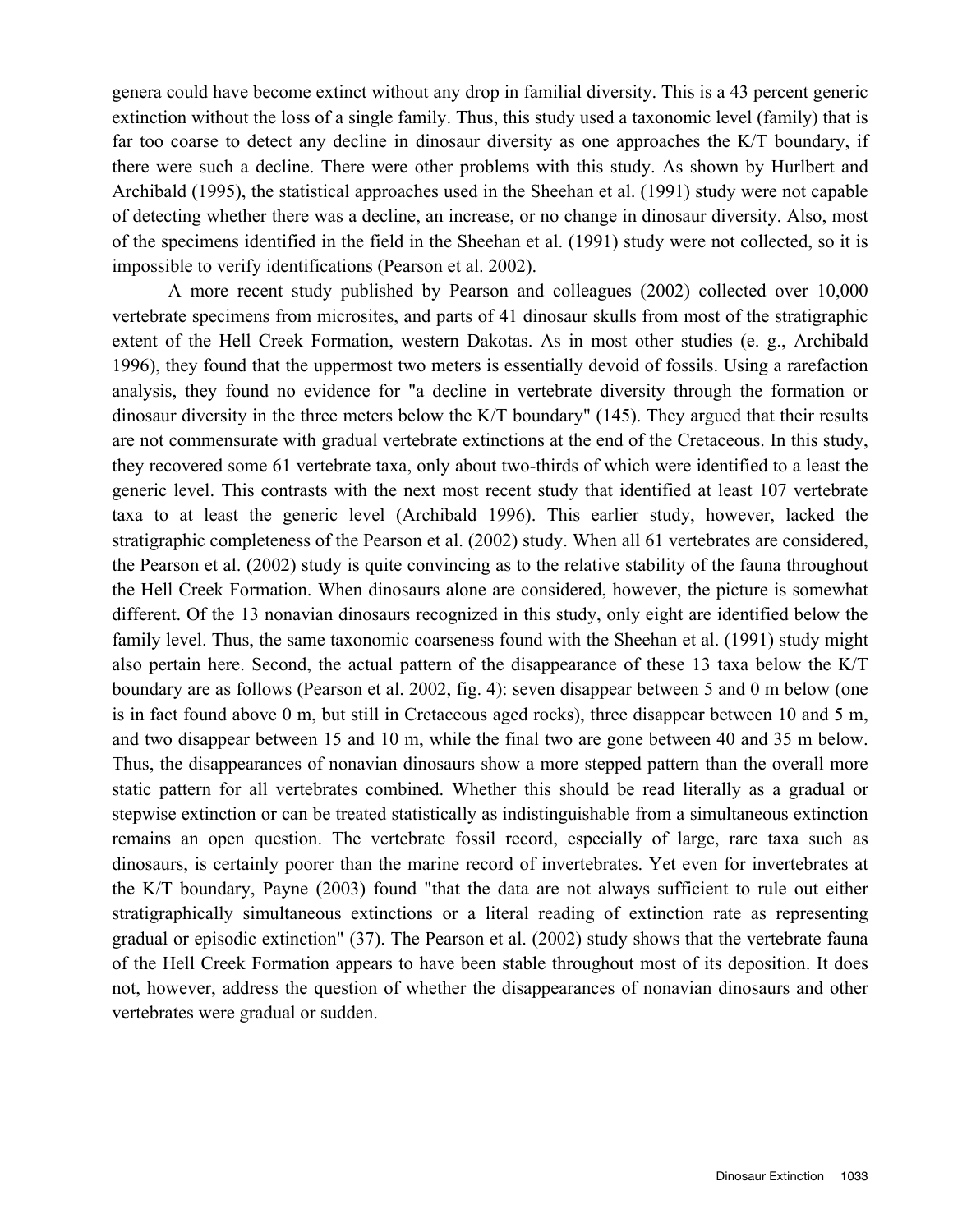### Coda on the Rates of Dinosaur Extinction

 The previous two sections examined past and present evidence concerning the diversity of dinosaurs during (1) the last 10 million years of the Cretaceous and (2) the waning one million years or so before and at the K/T boundary. For the longer-term pattern, the evidence continues to support a decline of 30 to 45 percent generic diversity of dinosaurs. For the shorter-term pattern, better support is emerging that vertebrate diversity held steady in the waning days of the Cretaceous, but the evidence for gradual versus catastrophic dinosaur extinction remains unclear. Both of these patterns are biased in that they are from the northern Western Interior of North America.

# Current Theories

 Here I examine three of the major causes proposed for the extinction of dinosaurs--asteroid (or more generally, bolide) impact, marine regression and habitat regression, and massive eruptions of flood basalts. None of these are mutually exclusive, and a number of scenarios have been proposed that combined parts of each of the three. In general, the three causes, in the order listed above, range from very short to very long term in both duration and effect.

 The most catastrophic of the three causes is the asteroid impact theory (Alvarez et al. 1980) that argues that a 10-km (6-mi) asteroid struck the Earth 66 mya, producing ejecta and a plume reaching far enough into the atmosphere to spread around the globe, blocking the Sun. The cessation of photosynthesis resulted in death and extinction of many plants, the herbivores that fed on them, and the carnivores that fed on the herbivores (but see Pope 2002). The probable crater, named Chicxulub, has been located near the tip of the Yucatan Peninsula (e. g., Hildebrand 1993). At 180 km (110 mi) across, it is one of the larger such structures on Earth. In addition to the crater, two other important pieces of physical evidence supporting an impact are an increase in the element iridium at the K/T boundary, and minerals, especially quartz grains, showing shocked lamellae in two directions. A high level of iridium at the Earth's surface and double lamellae are both more indicative of an impact than volcanism. Some of the more proximate effects of an asteroid impact include acid rain, globe wildfire, sudden temperature increases or decreases, infrared radiation, tsunamis, and super-hurricanes (e.g., Archibald, 2011; Archibald and Fastovsky, 2004).

 The next cause, marine regression and habitat fragmentation, occurred over a longer interval of time, from tens to hundreds of thousands of years. *Marine regression* refers to draining of epicontinental seas. One of the greatest such regressions is recorded in rocks near the end of the Cretaceous Period some 66 mya. Estimates suggest that 29 million square km (11.2 million square mi) of land were exposed during this interval (Smith et al. 1994), more than twice the next largest such addition of land during the past 250 million years. This land mass is approximately the size of Africa. There were marked proximate effects of this regression--major loss of low coastal plain habitats, fragmentation of the remaining coastal plains, establishment of land bridges, extension of freshwater systems, climatic change with a general trend towards cooling on the newly emerged landmasses.

 Massive eruptions of flood basalts, the Deccan Traps, on the Indian subcontinent occurred over a much longer interval than marine regression,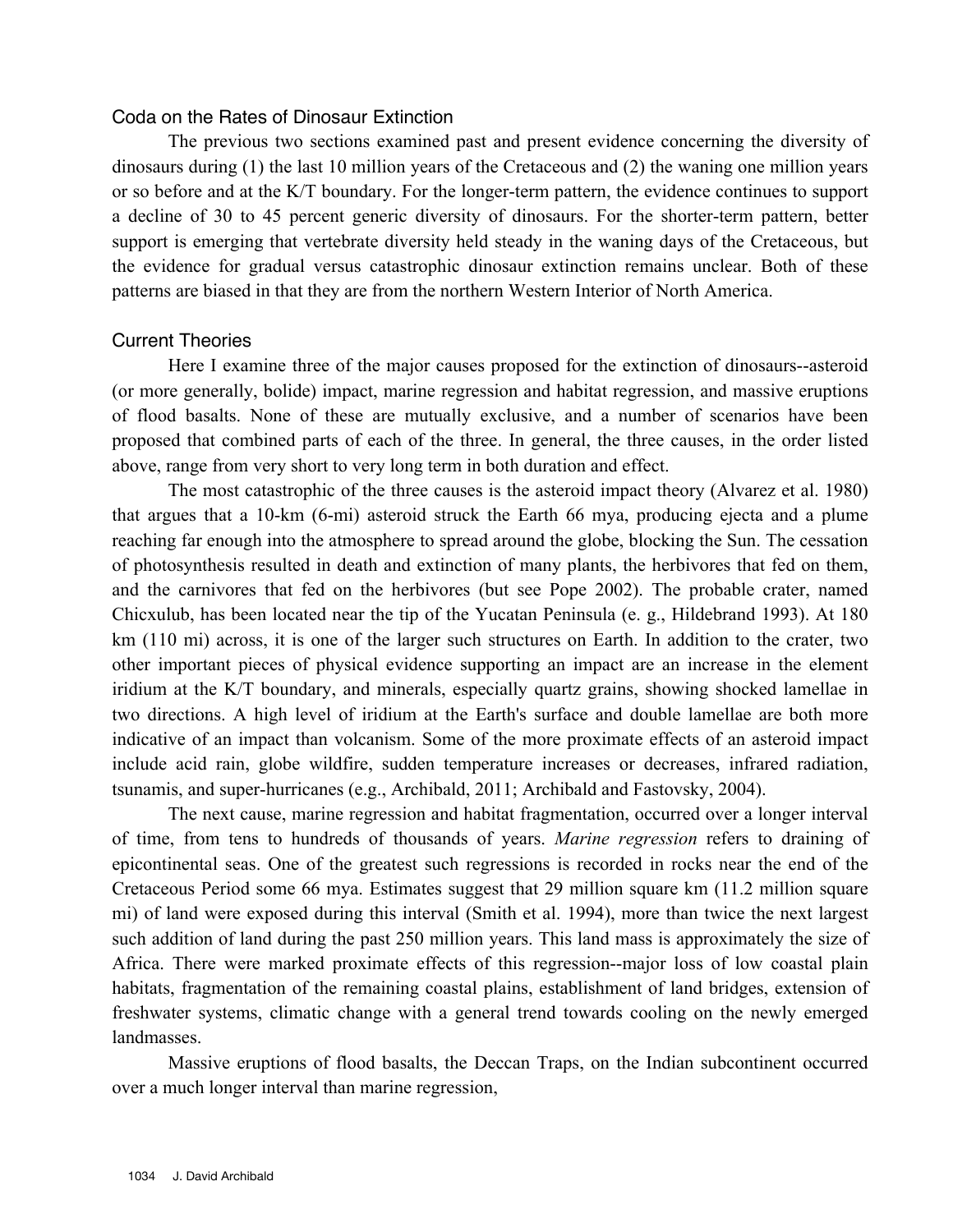perhaps millions of years surrounding the K/T boundary (Courtillot 1999). The volume of material estimated to have been erupted over this 4-million-year interval would cover both Alaska and Texas to a depth of 610 m (2000 ft). Proximate causes resulting from such massive volcanism have not been as well studied as those for marine regression or asteroid impact, but newer studies are underway (Keller et al. 2008). Proximate causes, however, have been argued to be similar for both impact and volcanism. Climatic changes caused by massive eruptions would have been longer term.

# The Pattern of K/T Vertebrate Extinctions

 To test these three causes, one must examine what happened not only to dinosaurs, but also to other species that lived with these creatures. Such a study (Archibald and Bryant, 1990; Archibald, 1996, 2011) examined the best-known K/T sections located in eastern Montana. The assemblage included 107 well-documented species of vertebrates belonging to 12 major monophyletic lineages. Of these species, only 19 are nonavian dinosaurs. Because of a poor fossil record, pterosaurs and birds (a clade of saurischian dinosaurs) could not be included in this sample. Although there has been debate as to whether a number of major clades of modern birds appeared before the K/T boundary, Chiappe (2007) argued that unquestioned members of modern bird clades are not known in the fossil record until the early Tertiary, whereas Lindlow (2011) supports the appearance of some modern clades before the K/T boundary. Pterosaurs, however, had dwindled to at most one family (Archibald 2011). Of the 107 species of vertebrates, 52 (49 percent) survived the K/T boundary. This level of survival is only about 10 percent lower than that for similar intervals before and after the K/T boundary. The amount of survival at the K/T boundary for vertebrates in the Western Interior appears to have been higher than that for a number of other major groups of plants and animals. Nevertheless, the effects on vertebrates were profound. Whether the extinction of nonavian dinosaurs was gradual or catastrophic, nonavian dinosaurs, the large land vertebrates for much of the Mesozoic Era, were replaced by mammals in probably only a few thousands or tens of thousands of years. Mammals, including our own clade, Primates, rapidly diversified, filling niches left by dinosaurs and creating new ones.

 The most obvious pattern of extinction among these 12 major vertebrate clades is that extinctions were concentrated in five of the clades, sharks and relatives, lizards, marsupials, ornithischians, and saurischians. Species in these five clades account for 75 percent of the extinctions. This demonstrates that the K/T extinctions were highly selective; any theory of extinction must account for this selectivity.

# Comparing the K/T Vertebrate Record to the Possible Causes

 Using the vertebrate fossil record, we cannot test directly whether the seas underwent a major regression, whether there were major volcanic eruptions, or whether an asteroid struck Earth. We can instead test the various proximate causes that have been proposed as the result of these ultimate causes. Starting with the asteroid impact, we can test the suggestions of acid rain, sharp temperature decrease, and global wildfire. (Because the biotic effects of volcanic eruption have not been explored as extensively and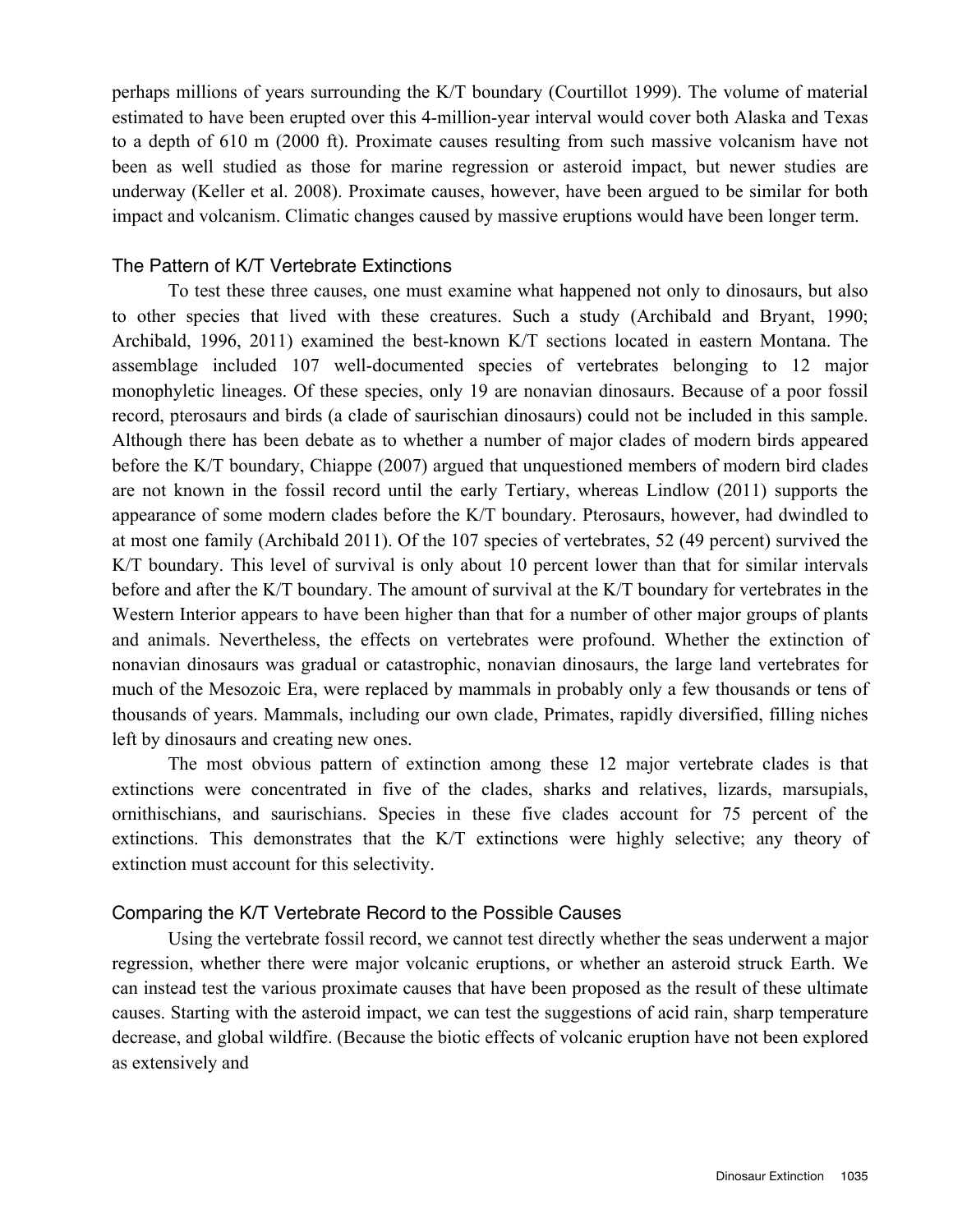are considered similar to the effects of impact, this will not be discussed further.) We know from work on extant species and habitats that among vertebrates acid rain hurts aquatic organisms most. Except for sharks and relatives, however, aquatic species did very well through the K/T transition. If a sharp, short temperature spike occurred, we know from modern vertebrates that wholly or partially terrestrial ectotherms should have been most affected. Once again, most of these, except lizards, did well through the K/T boundary.

 Whether dinosaurs should be considered endotherms, ectotherms, or another kind of physiology remains controversial. Finally, global wildfire, which is argued to have consumed 25 percent of all above ground biomass, should have been a nearly equal opportunity killer, outright burning many creatures and suffocating others in aquatic systems with a hyper-influx of detritus. In addition to the lack of substantial amounts of charcoal at the K/T boundary (Belcher et al. 2003), the fossil record is highly selective, rendering global wildfire a very unlikely scenario. A global fire had been suggested as a result of a thermal pulse, which also would have outright killed all unprotected plants and animals (Robertson et al., 2004) until it was realized that much of such a pulse would have been blocked by any incoming material (Goldin and Melosh, 2009).

 Of all of these proximate causes of an asteroid impact, what seems most important is the blocking of sunlight, causing a cessation of photosynthesis. This had been considered enough to kill and cause the extinction of up to 80 percent of the plants species in at least some areas of North America. By 2004, it was argued (Wilf and Johnson 2004) that the plant extinction rate in at least the middle portion of North America would have been only 57 percent. Even this lower level would have had a devastating effect on large herbivores, especially if already stressed by other events, such as marine regression and habitat fragmentation.

 As global marine regression began in the last few million years of the Cretaceous, tremendous new tracts of dry land were added. But all known dinosaur-bearing vertebrate localities near the K/T boundary are from coastal plain habitats that were being drastically reduced during marine regression. This reduced dramatically the size of these habitats, stranding dinosaurs in eversmaller areas, much as humans are doing to the habitats of large mammals in Africa today.

 This stressed dinosaur populations, setting them up for the final biotic insult caused by even a smaller asteroid impact and massive volcanism. At the same time, the coastlines were retreating away from the Western Interior, taking the sharks and relatives with them. They could traverse freshwater courses up to a few hundreds kilometers, but not thousands of kilometers. The marine connection was severed. Although low coastal streams disappeared, the total freshwater systems held their own and, in many cases, increased in length as the coastline retreated. Thus, freshwater species did very well, with descendants such as paddlefish, sturgeon, and gar still plying the Missouria– Mississippi river systems.

 The lowering of sea level also reconnected once separated landmasses, such as eastern Asia and western North America. The earliest ungulate relatives, first known from North America, appear at this time. A very rare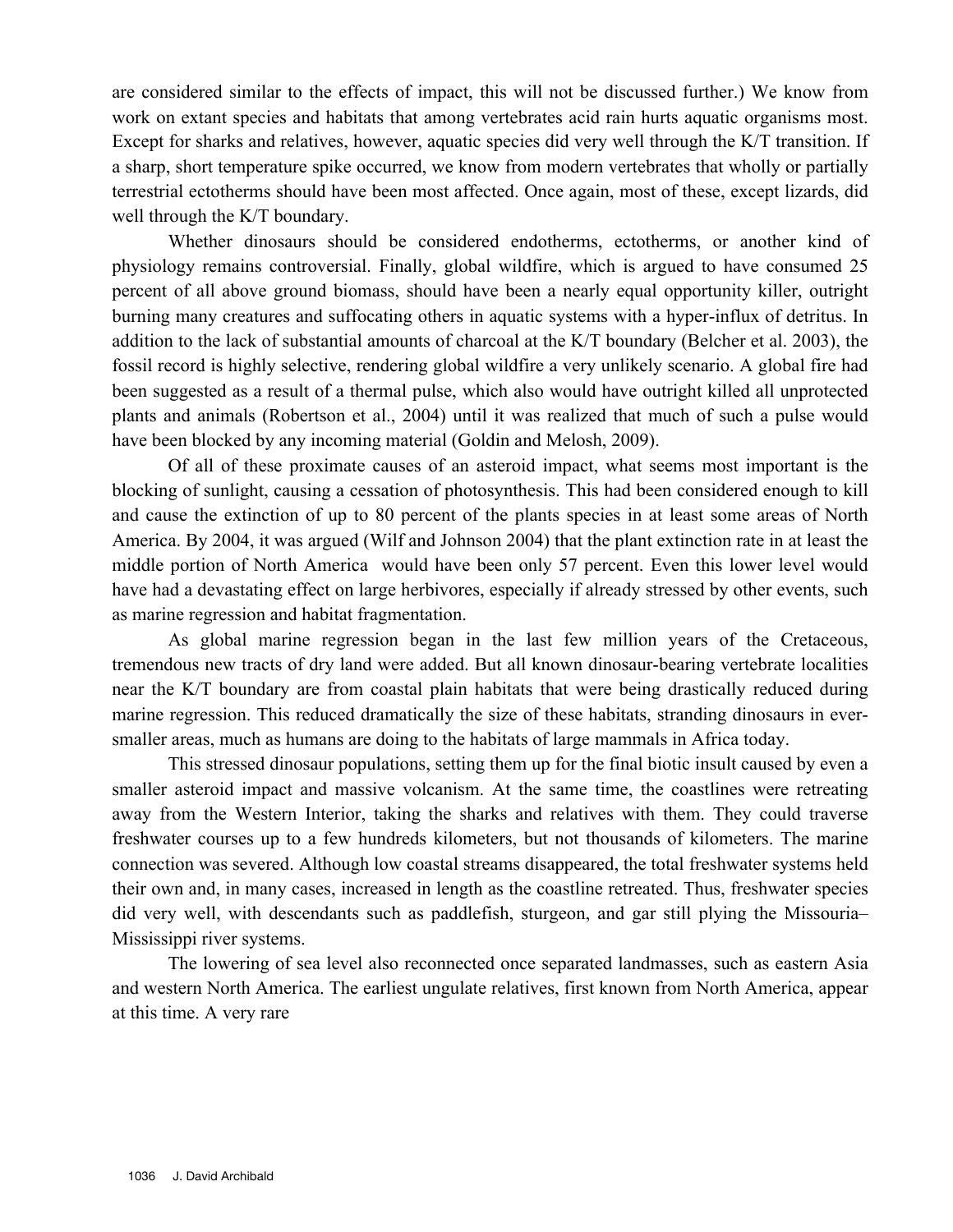occurrence of the early archaic ungulate, *Protungulatum*, is definitely known from the Hell Creek Formation in Montana some 300,000 years before the K/T boundary (Archibald et al., 2011). Possibly latest Cretaceous archaic ungulates are also reported from sites in Canada (Fox, 1989) These new ungulates have a dental morphology that resembles that of the opossum-like marsupials, which arose in North America some 100 mya and had been very common for at least the 20 million years leading up to the K/T boundary, 66 mya. It seems likely that the appearance of these ungulates in North America spelled competitive doom for the marsupials. Interestingly, when they both appear in South America a few million years after the K/T boundary, they have spilt the difference, with the ungulates becoming more strictly herbivores while the marsupials became omnivores and carnivores, including large saber-toothed marsupial cats. The one group that cannot be explained by this globally testable hypothesis is the drastic reduction of lizards in the Western Interior. A more local, ad hoc explanation is that the suggested climatic shift to a wetter, rainier climate in areas such as eastern Montana following the K/T boundary may have driven out the more dry-adapted lizards.

## **Summary**

 Clearly, among the public, asteroid impact is the most widely recognized cause of dinosaur extinction. It is also popular among scientists, but there remain many unanswered questions regarding its killing mechanisms. For some time after the impact theory was purposed in 1980, impacts by various bolides were argued to have caused cyclic extinctions, including the five mass extinctions in the past 550 million years. More analysis, however, has caused the idea of cyclical episodes of extinction to fade. Although impacts on Earth are quite common, the evidence now indicates that such impacts do not correlate well with episodes of mass extinction, while both marine regression and massive volcanism do correlate well with such episodes (MacLeod 2004). All three of these events occurring at the K/T boundary provided a unique set of events in the history of planet Earth.

# References

- Alvarez, L. W., W. Alvarez, F. Asaro, and H. Michel. 1980. Extraterrestrial cause for the Cretaceous-Tertiary extinction. *Science* 208: 1095–1108.
- Archibald, J. D. 1996. *Dinosaur Extinction and the End of an Era: What the Fossils Say.* New York: Columbia University Press.
- –––. 2011. *Extinction and Radiation: How the Fall of the Dinosaurs Led to the Rise of the Mammals.* Baltimore: The Johns Hopkins University Press.
- Archibald, J. D. and L. Bryant. 1990. Differential Cretaceous-Tertiary extinctions of non-marine vertebrates: Evidence from northeastern Montana. In V. L. Sharpton and P. Ward (eds.), *Global Catastrophes in Earth History: An Interdisciplinary Conference on Impacts, Volcanism, and Mass*

*Mortality.* Geological Society of America, Special Paper 247: 549–562.

- Archibald, J. D. and D. E. Fastovsky. 2004. Dinosaur extinction. In D. B. Weishampel, P. Dodson, and H. Osmólska (eds.), *The Dinosauria,* 2nd ed., 672–684. Berkeley: University of California Press.
- Archibald, J. D. and N. MacLeod. 2007. Dinosaurs, extinction theories for. *Encyclopedia of Biodiversity,* Elsevier, 1–9.
- Archibald, J. D., Y. Zhang, T. Harper, and R. L. Cifelli. 2011. *Protungulatum*, confirmed Cretaceous occurrence of an otherwise Paleocene eutherian (placental?) mammal. *Journal of Mammalian Evolution* 18:153–161.